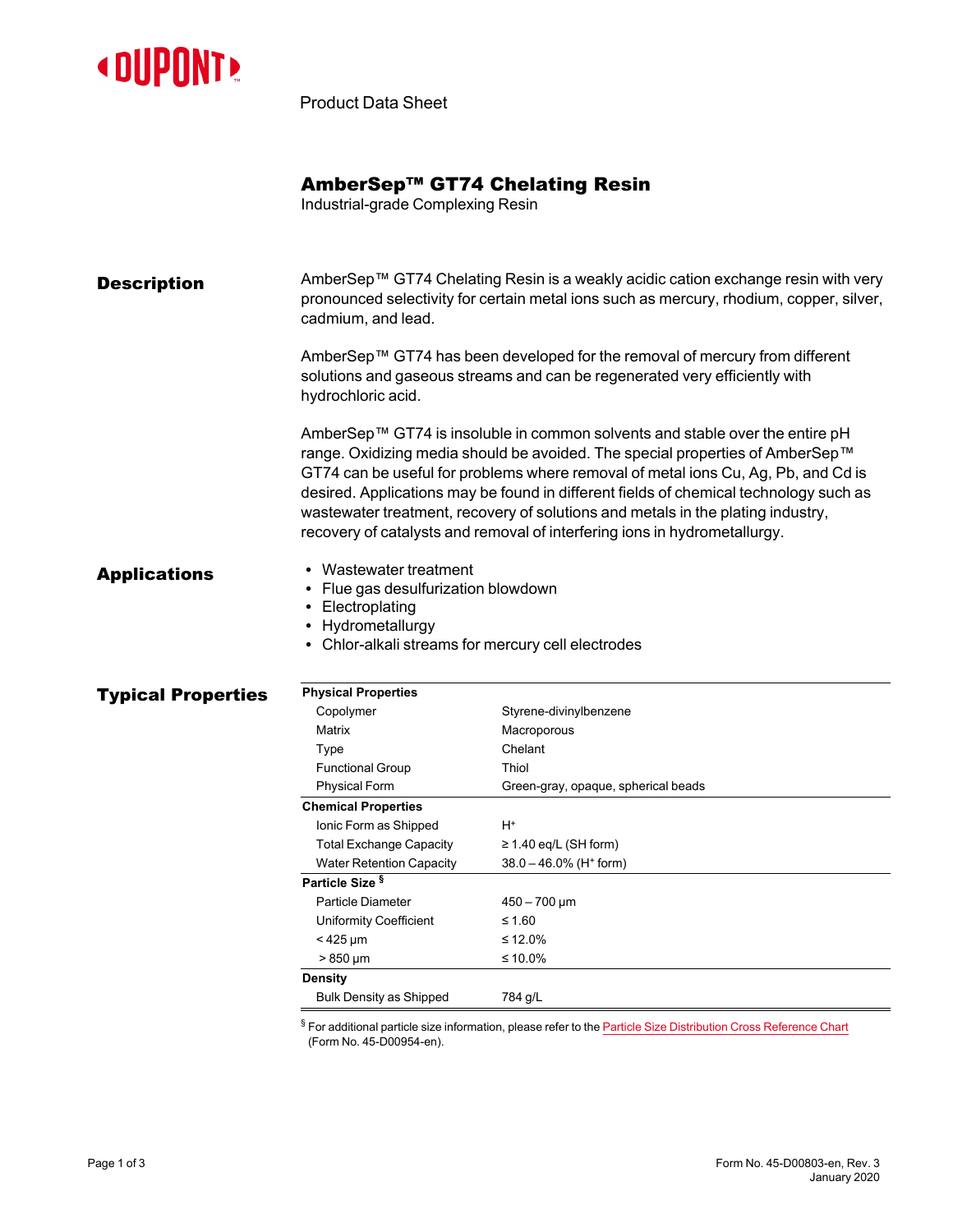# Suggested **Operating** Conditions

Application Information

| Maximum Operating Temperature  | $60^{\circ}$ C (140 $^{\circ}$ F)                                                    |
|--------------------------------|--------------------------------------------------------------------------------------|
| pH Range                       | $0 - 14$                                                                             |
| Bed Depth, min.                | 1000 mm $(3.1 \text{ ft})$                                                           |
| <b>Flowrates</b>               |                                                                                      |
| Service                        | 10 BV*/h $(1.25$ gpm/ft <sup>3</sup> )                                               |
| <b>Backwash</b>                | About 12 m/h (5 gpm/ft <sup>2</sup> ) with water at $20^{\circ}$ C (68 $^{\circ}$ F) |
| <b>Total Rinse Requirement</b> | $2 - 3$ BV (15 – 22.5 gal/ft <sup>3</sup> )                                          |
| Regenerant                     | <b>Concentrated HCI</b>                                                              |

 $^*$  1 BV (Bed Volume) = 1 m $^3$  solution per m $^3$  resin or 7.5 gal per ft $^3$  resin

### **Selectivity Sequence**

The selectivity sequence of AmberSep™ GT74 Chelating Resin is:

Hg > Ag > Cu > Pb > Cd > Ni > Co > Fe > Ca > Na

### **Equilibrium Capacity Data**

The high selectivity of AmberSep™ GT74 Chelating Resin for certain metals is shown in the graph below as a function of pH. All data were determined in a normal solution of NaNO $_3\!$ . The resin has a pronounced preference for copper, lead, and cadmium ions, which are removed in considerable quantities, even from solutions containing only 1 meq/L of metal and a large excess of Na<sup>+</sup> ions. The data indicate the possibility of selective separation of these metals.